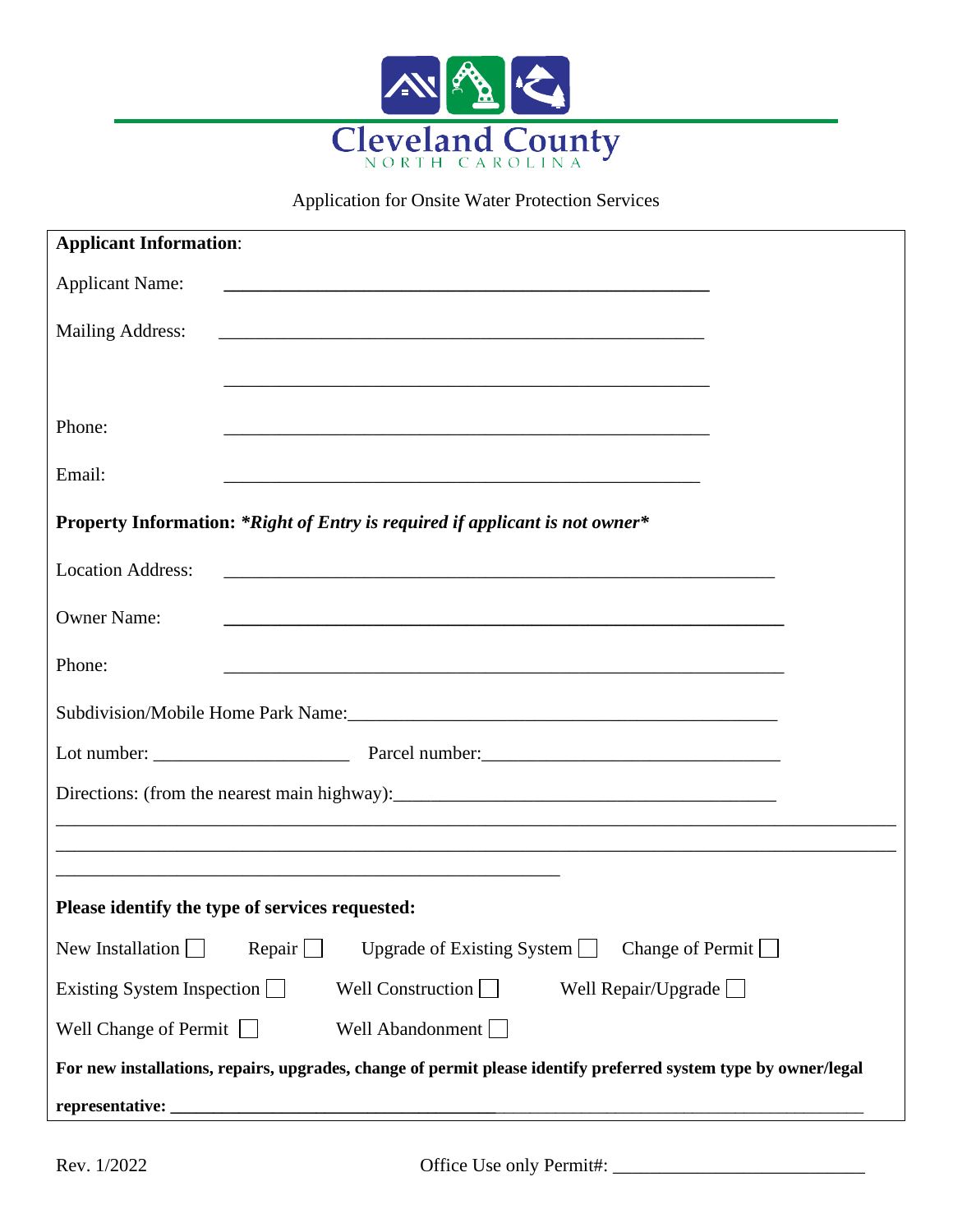| Proposed use of property:                                                                                                                                                               |
|-----------------------------------------------------------------------------------------------------------------------------------------------------------------------------------------|
| $\text{No}$   (If no is checked move to the next appropriate use)<br>Residential:<br>Yes                                                                                                |
| Number of Bedrooms: Number of Residents/Occupants:                                                                                                                                      |
| $Yes \tNo \tNo \tNo$ (If no is checked move to the next appropriate use)<br>Business:                                                                                                   |
|                                                                                                                                                                                         |
| Number of employees: Per Shift:1st 2nd 3rd                                                                                                                                              |
| Other: $Yes \cup Type of Use:$<br>$\rm{No}$                                                                                                                                             |
| Type of Building: House $\Box$ Mobile Home $\Box$<br>Other $\vert$ :                                                                                                                    |
| $C$ rawlspace $\Box$ Basement w/plumb<br>Foundation Type: Slab<br>Basement w/o plumb $\Box$                                                                                             |
| New Well<br>Water Supply: Public/Municipal $\Box$<br>Existing Well $\vert$<br>Other                                                                                                     |
| Do you plan on installing or adding any outbuildings, swimming pools, etc. to the property? *If so, please note<br><i>the location on the site plan.</i> Yes $\Box$<br>$\overline{N_0}$ |

**Before the site can be evaluated, the following items must be completed:**

- **1. The property corners must be clearly marked.**
- **2. The property must be reasonably clear of undergrowth or obstacles that prohibit a thorough site evaluation.**
- **3. The four corners of the structure must be clearly staked or marked.**

Improvement permits shall be valid upon a showing satisfactory to the department, or the local health department, that the site and soil conditions are unaltered, that the facility, design wastewater flow, and wastewater characteristics are not increased, and that a wastewater system can be installed that meets the permitting requirements in effect on the date the improvement permit was issued. Improvement permits for which a plat is provided shall be valid without expiration. Improvement permits for which a site plan is provided shall be valid for five (5) years. The improvement permit is subject to revocation if the site plan or plat, whichever is applicable, or the intended use, changes.

The local health department shall issue an authorization to construct prior to the installation or repair of a wastewater system, when it has determined after a field investigation, that the system can be installed and operated in compliance with article 11 of chapter 130a of the general statutes of North Carolina and rules adopted pursuant to this article. This authorization for wastewater system construction shall be valid for a period of five (5) years.

An existing system permit, which involves mobile home transfers, additions to existing structures, construction of outbuildings, and swimming pool installations, shall be valid for 180 days from the date of issuance.

Rev.  $1/2022$  Office Use only Permit#: All requests for service applications will be valid for one (1) year from the date the application was made. Any application still pending, after the one (1) year, will be null and void, and subject to any fee changes.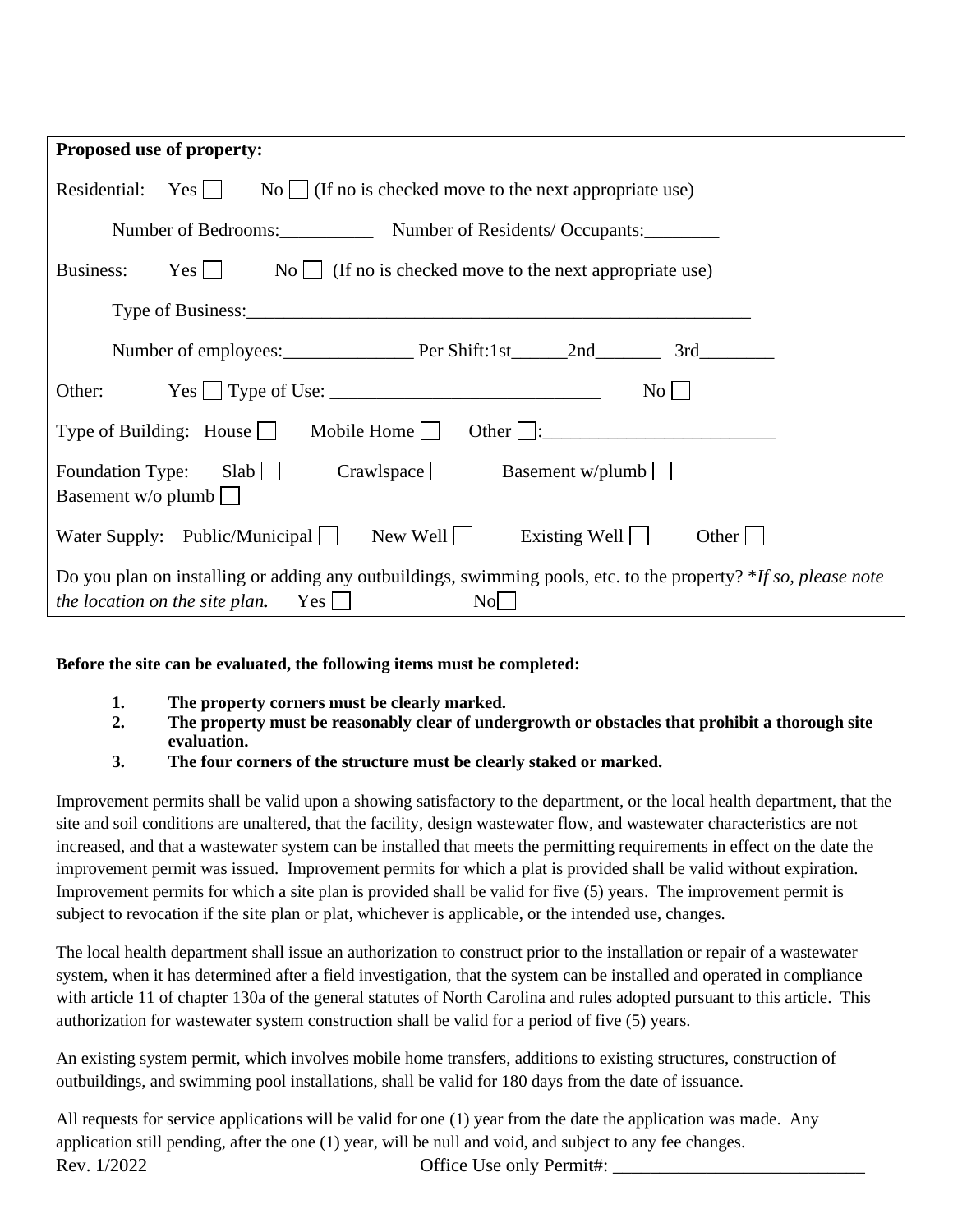As the applicant, upon making this application, I shall have notified the Cleveland County Health Department if the site contains identified jurisdictional wetlands, if wastewater other than sewage will be generated, and if the proposed site is subject to approval by other public agencies.

Accordingly, health department representatives are hereby granted the right of entry to make evaluations and/or inspections on the property/subdivision as described in the aforementioned application(s), and to release information upon public request.

My preferred proposed system type, that meets the conditions of the improvement permit, the provisions of these rules, and G.S. 130a, article 11, will be specified by my signature on the improvement permit.

You will be responsible for obtaining approval from appropriate zoning and building inspection departments. Their numbers are included below to assist you. If your residence or business will be located in any jurisdiction other than those listed below, please check with your city manager and/or town hall for permitting assistance.

| <b>ZONING / BUILDING INSPECTION</b> | <b>FIRE MARSHALLS</b> |
|-------------------------------------|-----------------------|
| Shelby 704-484-6805                 | 704-484-6816          |
| Kings Mountain 704-734-4599         | 704-734-0555          |
| Cleveland County 980-484-4975/4997  | 704-481-4841          |
|                                     |                       |

The undersigned person hereby attests that he/she has read and understands the foregoing information, and furthermore, agrees to comply with the terms of this application. I hereby certify that all information in this application is correct, and all work will comply with all applicable state and local laws, ordinances, and regulations.

| Applicant'<br>s Signature:<br>.<br>.<br>$\sim$ $-$ | $\sim$<br>. |  |  |
|----------------------------------------------------|-------------|--|--|
|----------------------------------------------------|-------------|--|--|

#### **APPLICATION AND PAYMENT CAN BE SUBMITTED IN PERSON OR BY MAIL TO:**

Cleveland County Permits Office 1333 Fallston Road

Shelby, NC 28150

\*\*\* Please call 980-484-4779 to arrange for submission and payment of fees\*\*\*

\*\*\*If health representative(s) have entered the property/subdivision and initiated the required evaluations(s) and/or inspection(s), the associated fee(s) are non-refundable. \*\*\*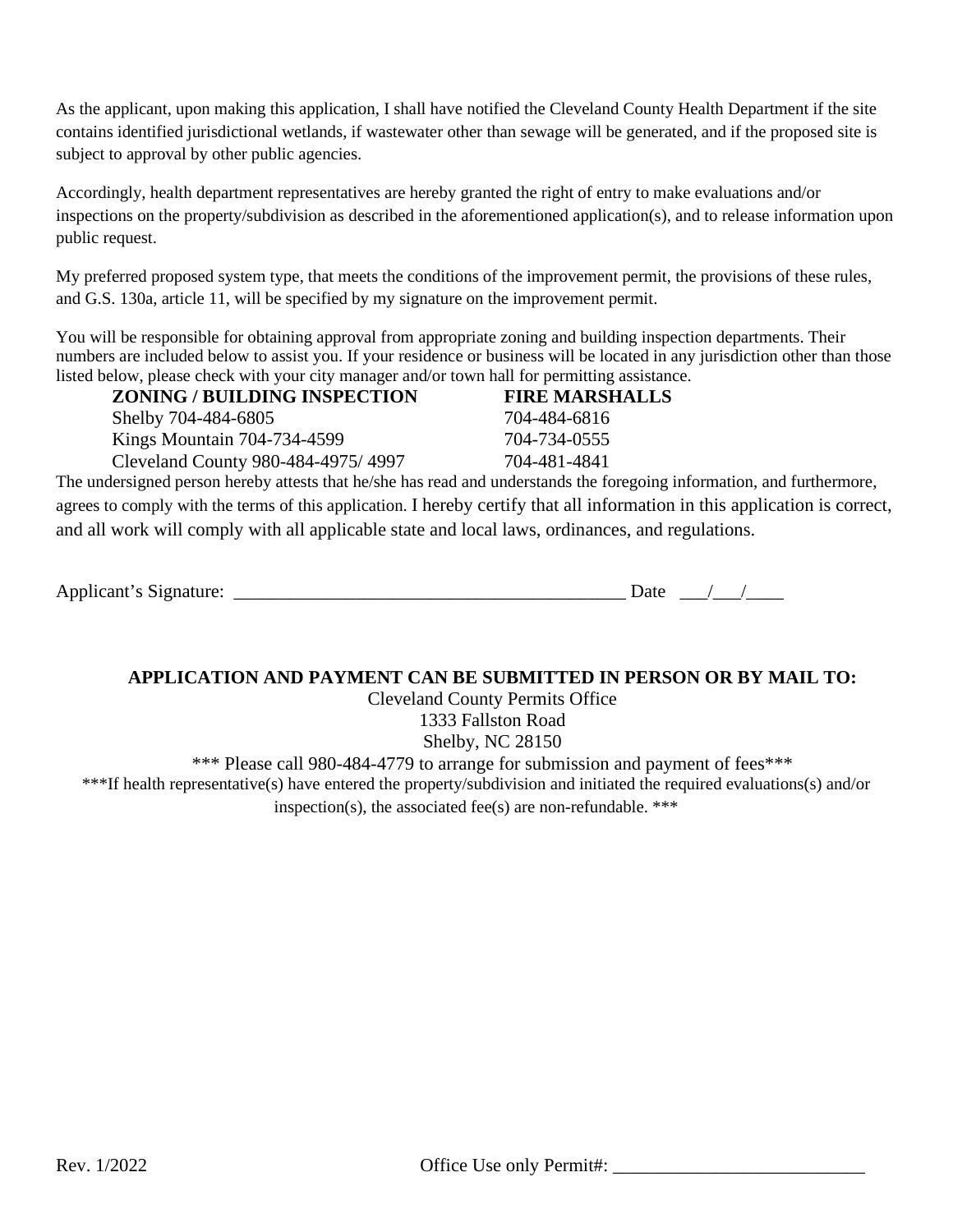## **SITE PLAN**

Prior to accepting and/or acting on any application, the owner or owner's legal representative must submit a complete site plan or complete plat showing existing and proposed property lines with dimensions, the location of the facility with dimensions and setbacks, appurtenances (driveway, decks, outbuilding, etc.), the site for the proposed wastewater system and the location of water supplies and surface waters. The site plan or plat shall also include information on any existing or proposed easement, encroachment agreement, or right-of-way for the property (e.g., access easement, utility easement or road or electrical right-of-way, etc.). The applicant/property owner is responsible for providing accurate information on the use, the location and the dimensions for the easement, encroachment agreement, or right-of-way on the site plan or plat. The boundaries of the easement, encroachment agreement, or right-of-way shall be properly marked in the field on the lot or tract of land.

### \***The applicant/property owner is also responsible for showing the location of underground utilities and waterlines. Dial 811 for locating underground utilities. Failure to mark property lines, stake proposed structure, locate underground utilities and waterlines could delay the permitting process.**

Mark all that apply to the property and show on site plan below:

Wetlands

Any Wastewater generated other than domestic sewage

 $\Box$  The site is subject to approval by other public agency.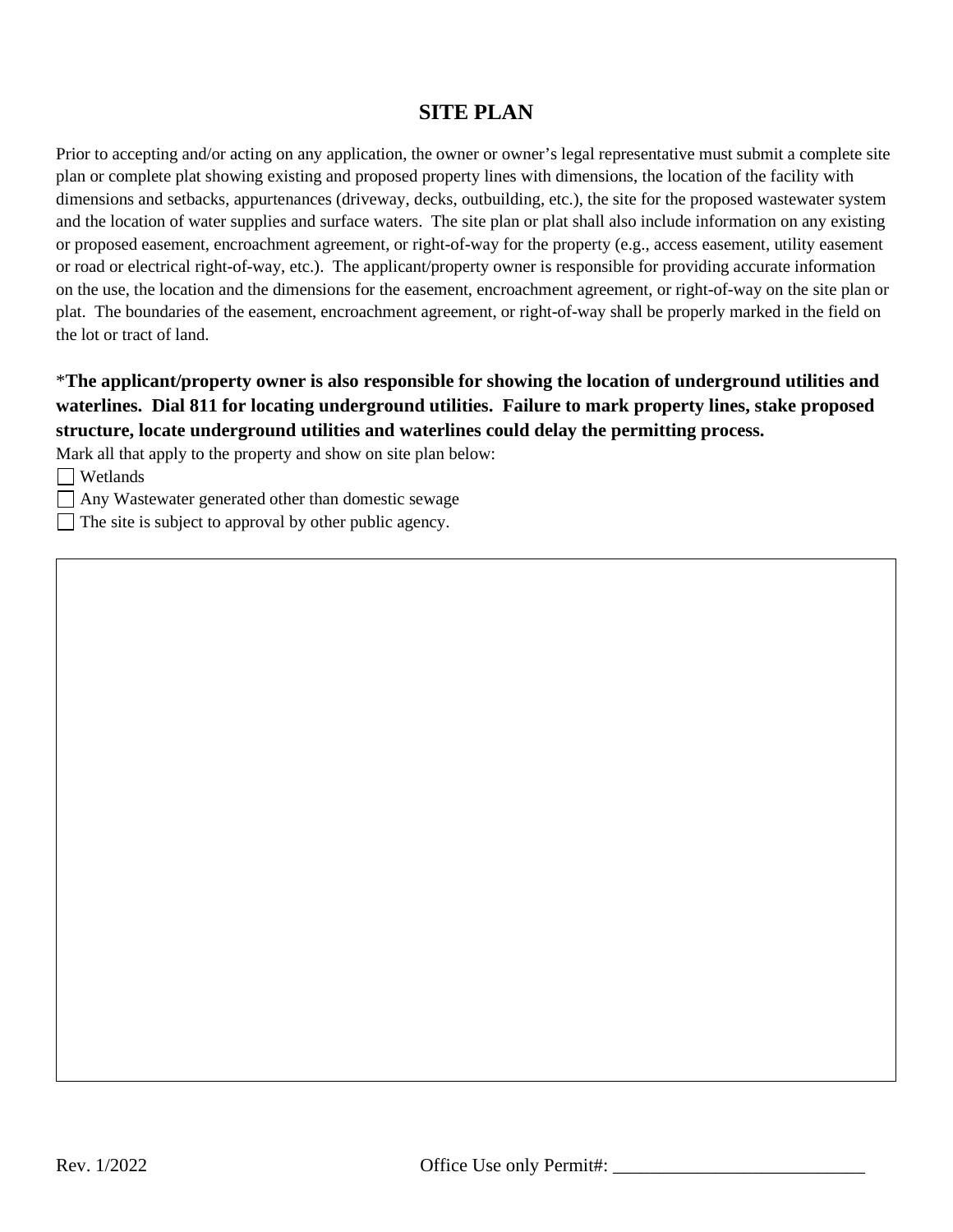# **WELL INFORMATION APPLICATION ATTACHMENT**

**\*\*Only required for private drinking water well permits\*\***

## **Intended Use of New Well:**

- Residential Serving one single family dwelling
- Residential Serving more than one single family dwelling
- $\Box$  Other:

# **Property Information: (Please mark all that apply)**

| Are there any existing septic systems (surface or subsurface) on this property?                                |
|----------------------------------------------------------------------------------------------------------------|
| Are there any easements or right of ways on this property?                                                     |
| Are there any existing wells, springs, or water lines on this property?                                        |
| Are there any surface water bodies, or designated wetlands on this property?                                   |
| Are there any below ground chemical, or petroleum storage tanks on this property?                              |
| Are there any known landfills or waste storage on this property?                                               |
| Is there any known underground contamination on this property?                                                 |
| Are there any fields, on or adjacent, that are used for industrial or municipal sludge spreading?              |
| Are there any fields, on or adjacent, that are used for was tewater-irrigation sites?                          |
| Are there any surface water or designated wetlands on this property?                                           |
| Are there any current or pending restrictions regarding groundwater use as specified in G.S. 87-88 (A)         |
| on this property?                                                                                              |
| $\Delta$ re there any variance regarding well construction or location issued under 15 $\Delta$ NCAC 02C 01182 |

Are there any variance regarding well construction or location issued under 15A NCAC 02C.0118?  $\Box$ 

Please attach a site sketch of your property showing the location of all marked above.